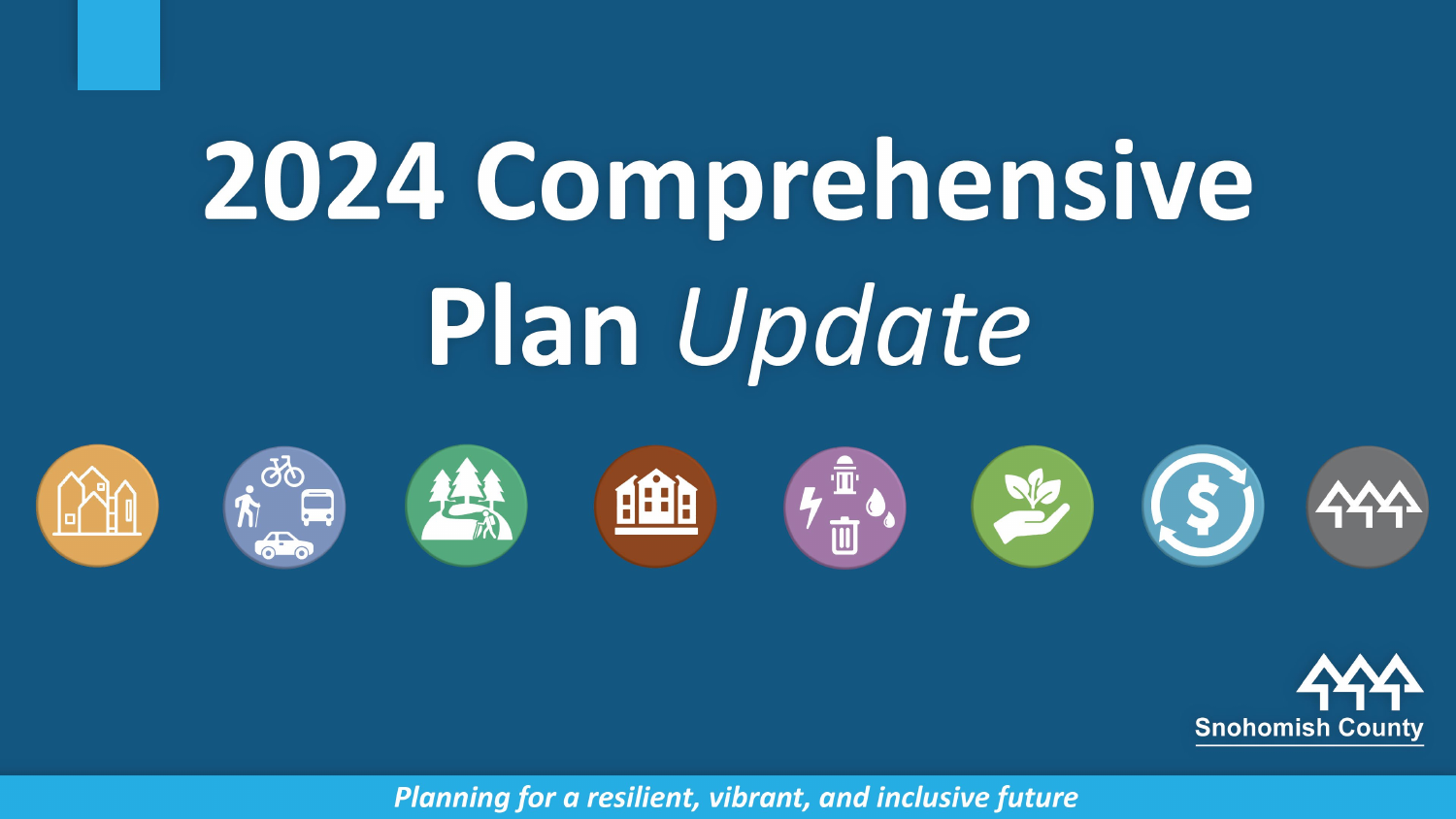### **2024 Comprehensive Plan** *Update* Communications Preferences Survey

June 21 – July 31, 2021

#### *Summary*



In light of public health recommendations advising against in-person gatherings because of COVID-19, the 2024 Comprehensive Plan Update project team conducted a survey aimed at those who live, work, and play in Snohomish County to gather input about the public's interest in various planning topics and their communications preferences. The results will inform engagement efforts over the course of the update process.



**361** Responses

Open ended comments

Increased project awareness

**+ 162** Email addresses acquired

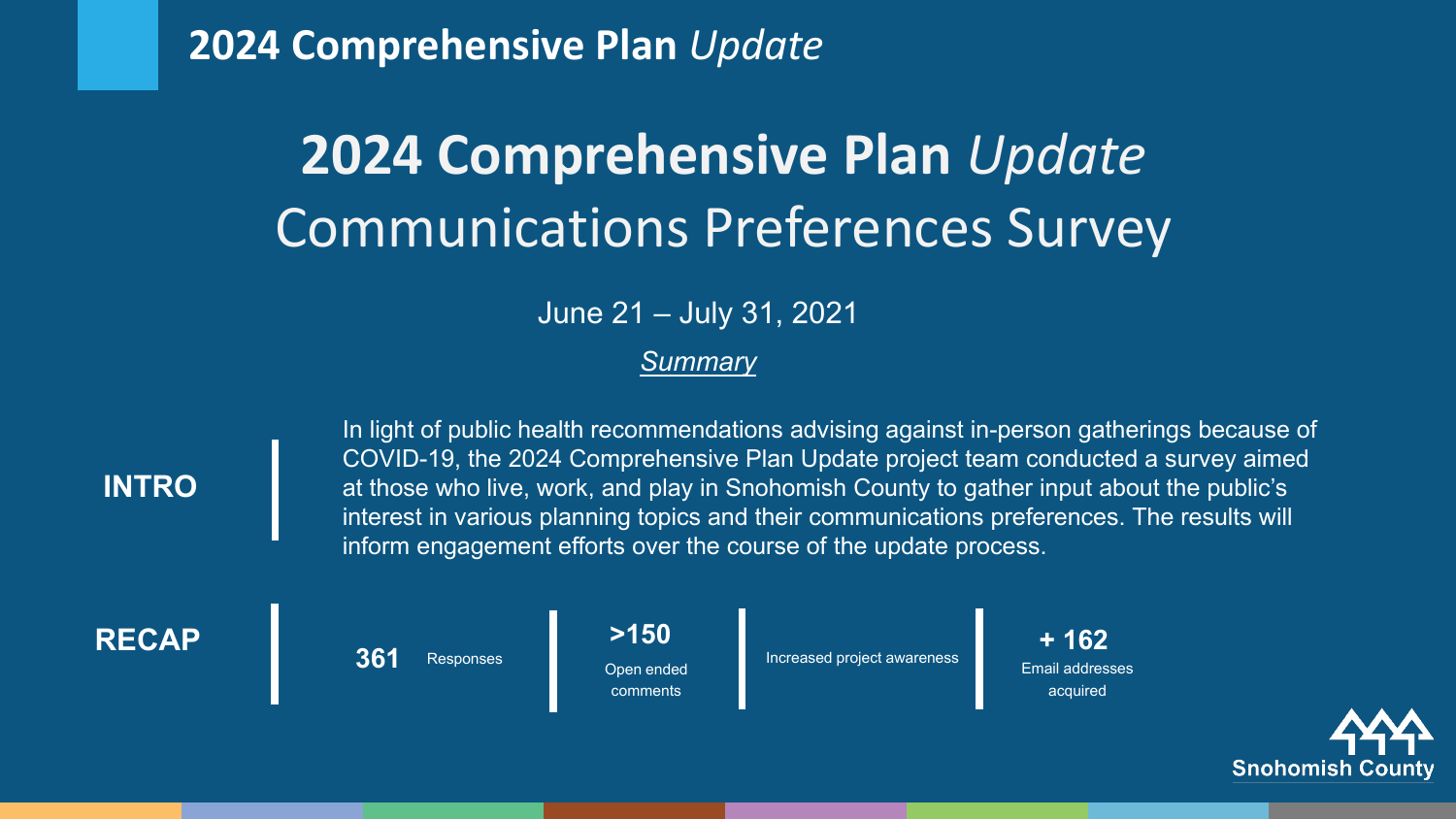### 2024 Update Project Background

The Comprehensive Plan (the "Plan") is a document that guides Snohomish County decisions on a wide range of topics and services over a 20-year time period. As the<br>Plan acts as the blueprints for development in the county, it will impact neighborhoods, businesses, traffic, the environment, and you. The Plan is also meant to reflect the vision and priorities of Snohomish County communities and residents, while meeting requirements of state and federal law.

Between now and June 2024, the Plan will go through an update (the "2024 Comprehensive Plan Update," or "2024 Update"). When adopted, the Plan will be in effect from 2024 to 2044.

An important part of this process is public participation. Please visit our website at **[bit.ly/SnoCo2024](https://bit.ly/SnoCo2024)** to learn more about the project and public engagement opportunities.

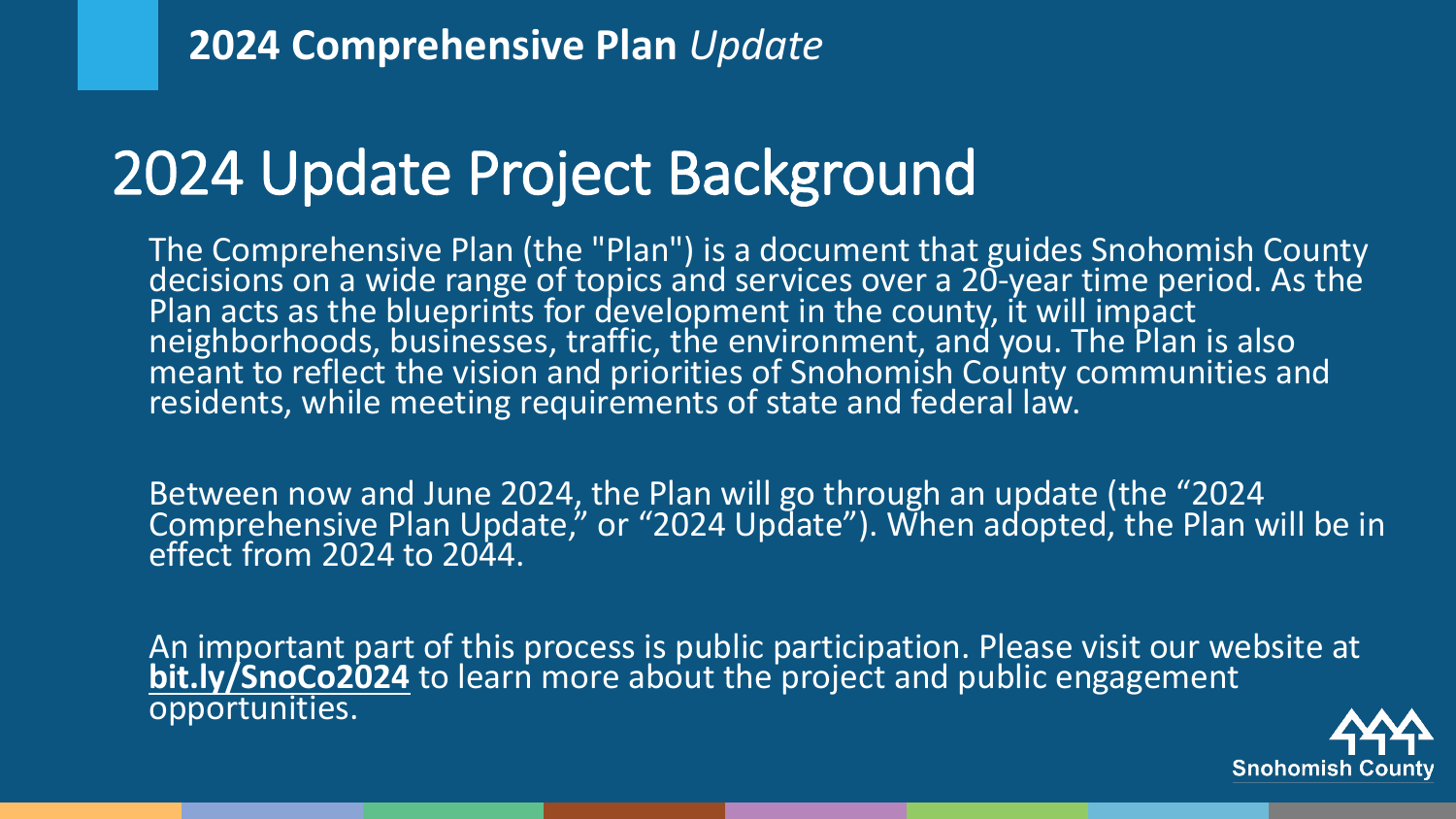# Survey Goals

- Goals
	- Introduce and amplify project awareness of the 2024 Comprehensive Plan Update, project branding, and schedule
	- Provide a high-level description of a Comprehensive Plan
	- Begin public conversations and gauge interest on topics the Update will touch
	- Gather public preferences on who best to communication about the 2024 Comprehensive Plan Update

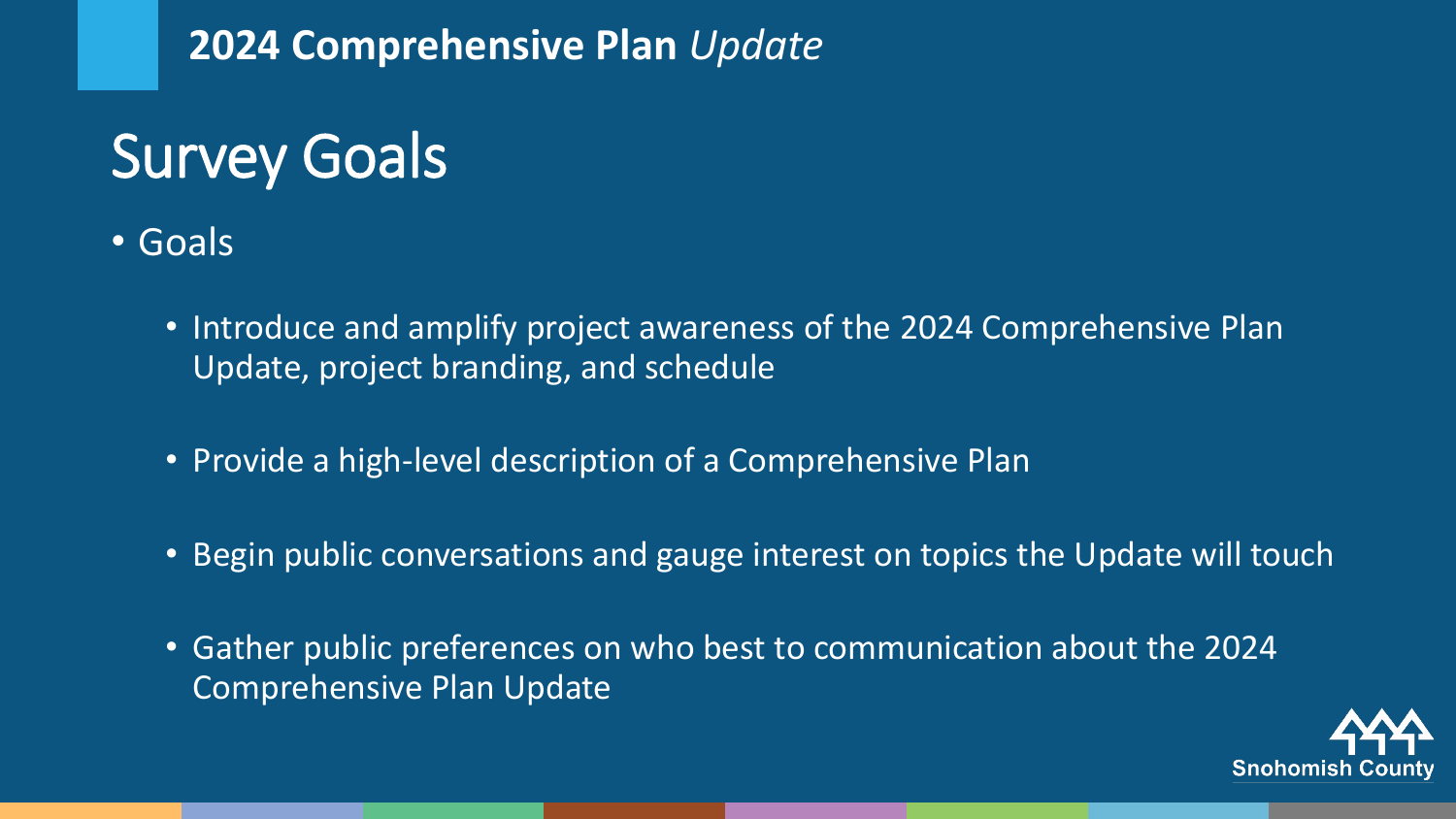From: Snohomish County Planning and Development Services <PDS@updates.snoco.org> Subject: 2024 Comprehensive Plan Update Communications Preferences Survey Available

#### **2024 Comprehensive Plan** Update Planning for a resilient, vibrant, and inclusive future

Having trouble viewing this email? View it as a Web page.

**D** SHARE

#### Provide input about your communications preferences and interest in 2024 Comprehensive Plan Update topics through July 19th

Snohomish County is planning for a resilient, vibrant, and inclusive future. One of the main ways the county can plans for this future is through periodic updates to its Comprehensive Plan. The county is seeking input through July 19<sup>th</sup> via this survey to learn about the best ways to communicate with you and your community, and about your interests. This survey is an early step in a multi-year effort to encourage broad public involvement in the 2024 Comprehensive Plan Update process.

You can learn more about the 2024 Comprehensive Plan Update process on the project webpage at: https://snohomishcountywa.gov/5597/2024-Update. The results of the survey will be used to inform the county's outreach methods and identify areas of interest, with the goal of maximizing public involvement opportunities in the 2024 Update process

What: 2024 Comprehensive Plan Update Survey Where: Online at https://www.surveymonkey.com/r/SnoCo2024survey When: Survey closes July 19, 2021

Title VI / ADA

Interpreter and translation services for non-English speakers, and accommodations for persons with disabilities are available upon request. Please make arrangements in advance by emailing the project contact at 2024Update@snoco.org. For questions regarding Public Works' Title VI Program, contact the Title VI Coordinator via e-mail at spw-titlevi@snoco.org, or phone 425-388-6660. Hearing/speech impaired call 711.

Para solicitar esta encuesta en español, envíe un correo electrónico con el siguiente asunto: "2024 Update Communications Survey Spanish Translation Request" y enviarlo a 2024 Update@snoco.org desde la cuenta de correo electrónico a la que usted desee que respondamos. Asimismo, puede ponerse en contacto con el Coordinador del título VI del Condado de Snohomish al teléfono 425-388-6660.

이 설문 조사를 한국어로 요청하시는 경우, 당사에서 회신해 주기를 바라는 이메일 주소인 2024Update@snoco.org로 "2024 Update Communications Survey Korean Translation Request" 이라는 제목의 이메일을 보내 주시기 바랍니다. 또는 425-388-6660 번으로 전화하면 Snohomish County Title VI 코디네이터와 상담을 할 수 있습니다.

Stay Connected with Snohomish County

**Snohomish COLUMBY AAA** 

#### *GovDelivery email campaign*

## Promotional Efforts

- Targeted emails to key parties from the communication plan and other interested groups
- Press releases to local media
- Postings to SnoCo website news and PDS main page
- Internal county communications (SnoCo Connects, PDS staff newsletter)
- Provided copy to promote on Snohomish County social media properties (Facebook, Twitter, NextDoor)
- Noted ability for Title VI/ADA, translation services in Spanish and Korean, instructions on how to request translation services

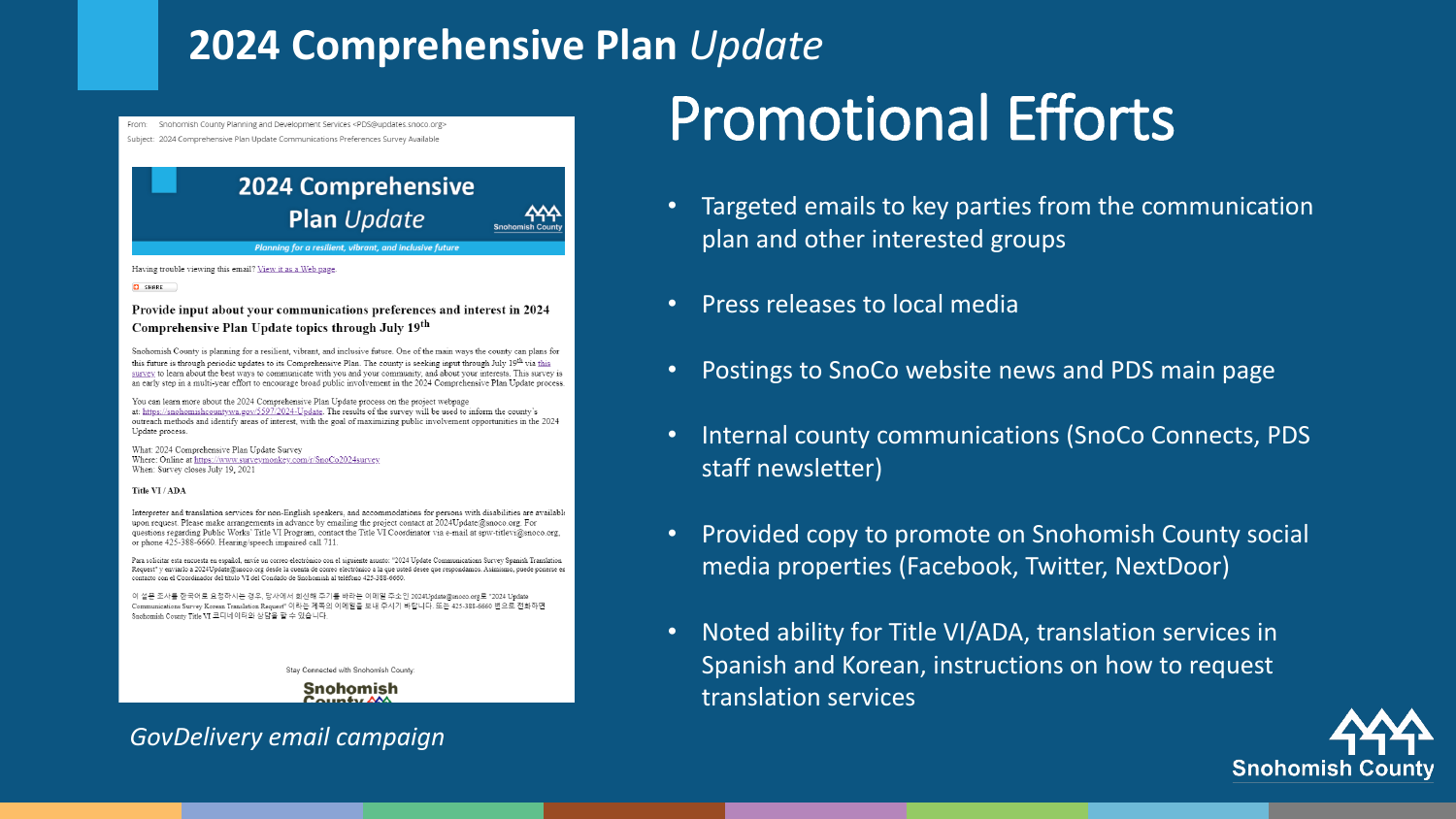### What We Asked – Topical Interests

- Asked participants to select all topics that interested them related to the individual Comprehensive Plan elements including:
	- Land Use
	- Housing
	- Transportation
	- Parks and Recreation
	- Capital Facilities
	- Utilities
	- Natural Environment
	- Economic Development
	- Countywide topics such as social justice, climate change, and City annexations
- Results will help guide the type of information and presentations to the public in the future.
- A summary of results is provided on the next slide.

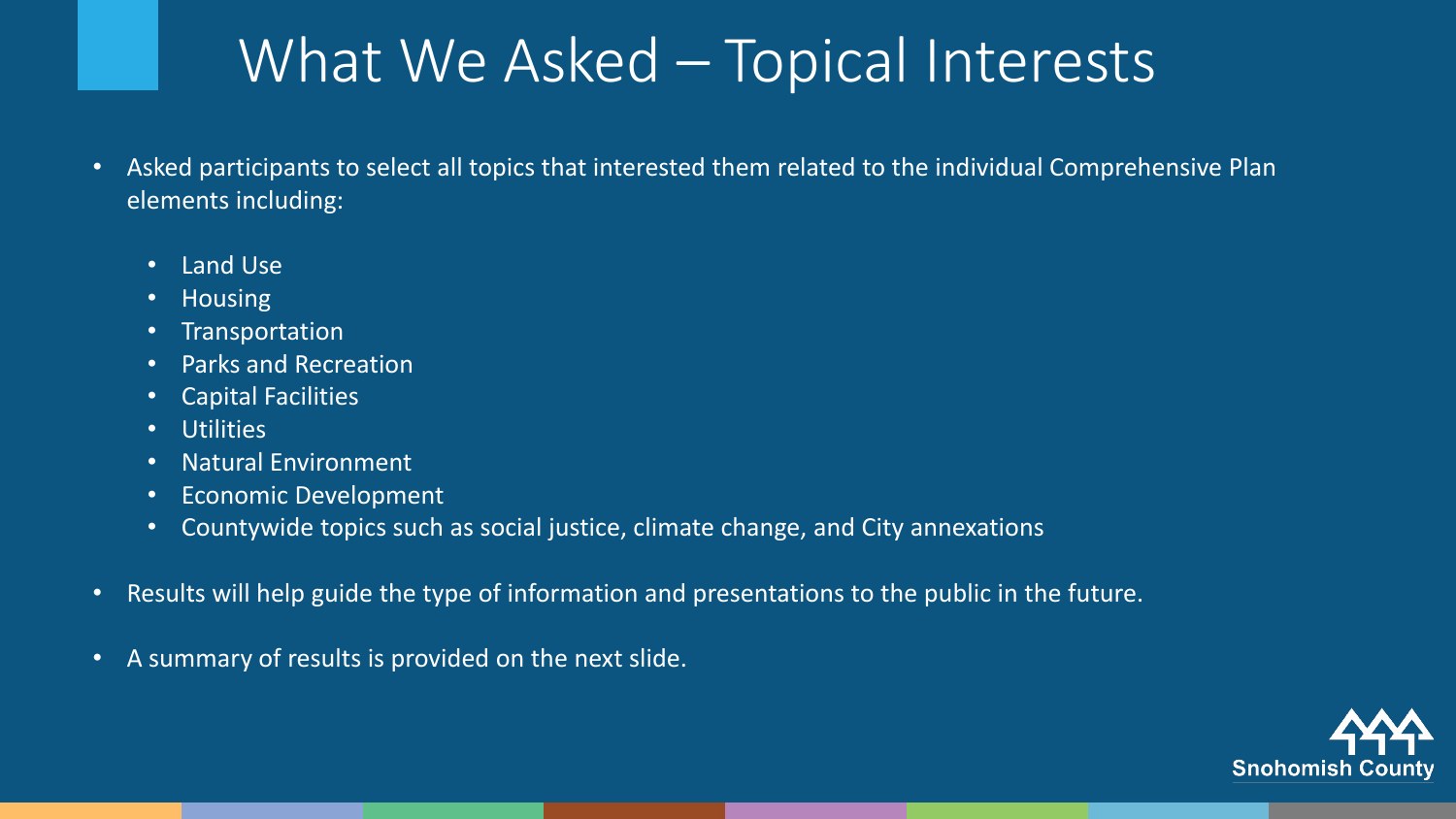## What We Learned – Topical Interests

- The priority ranking of the most interesting elements to the participants based on number of individual responses:
	- Land Use (LU)
	- Transportation (TR)
	- Housing (HO)
	- Natural Environment (NE)
	- Parks and Recreation (PR)
	- Countywide Topics (CT)
	- Capital Facilities and Utilities (CFE)
	- Economic Development (ED)
- Over 60 percent of the respondents indicated that the topics displayed in the graph to the right were of importance.
- Need to conduct follow-up outreach to determine why these topics were deemed important.

#### Percentage of Respondents who Indicated Importance

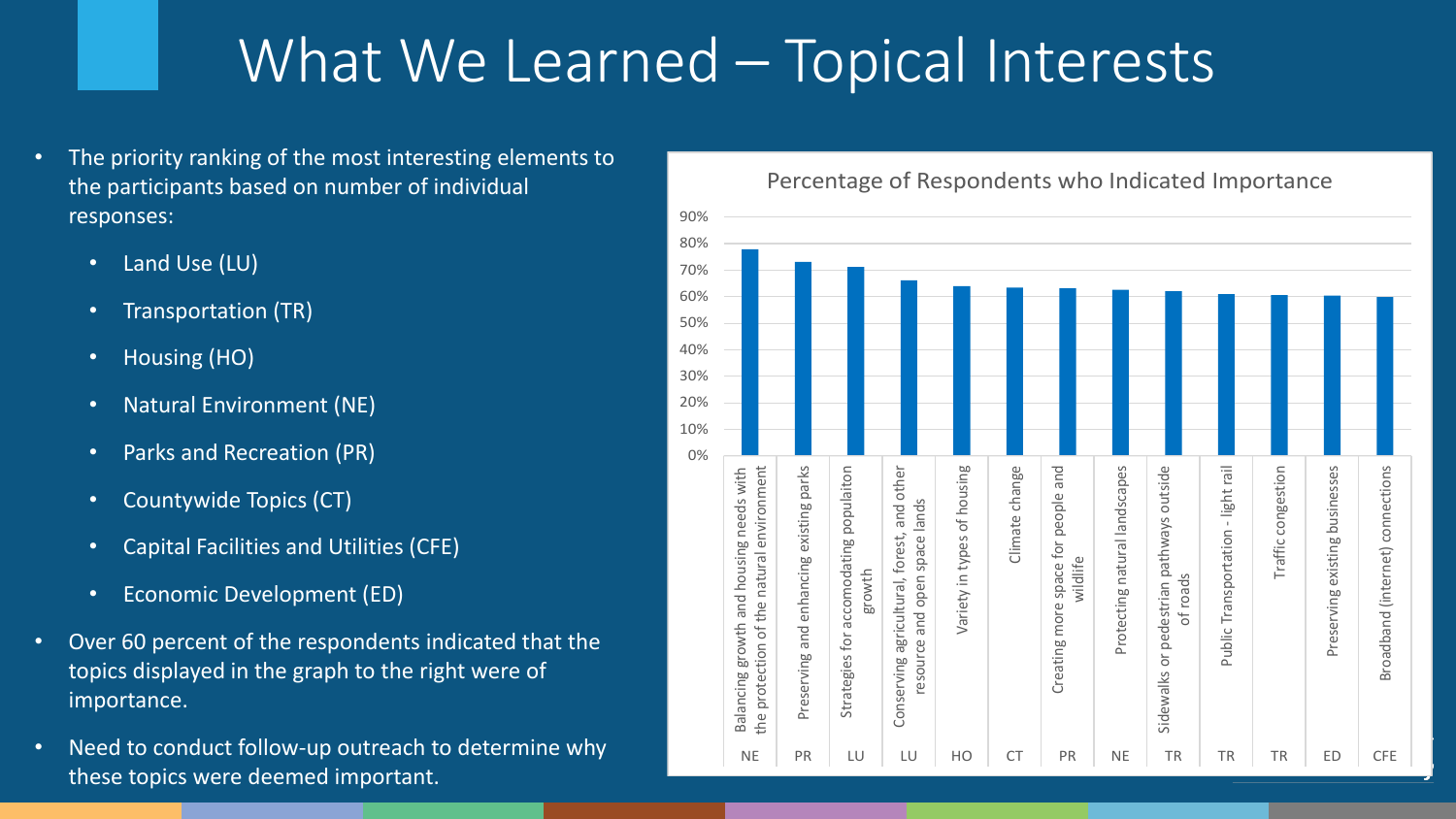### What We Asked – Communication Preferences

- Asked participants to indicate the most helpful communication tools the county could use on a scale of not at all useful to very useful. The suggested options were items such as:
	- Email distributions
	- Press releases
	- Social Media
	- Public Meetings
- Asked about the most useful news sources on the same scale. The suggested options were items such as:
	- News aggregator
	- Specific social media outlets
	- Text message
	- Print newspaper
- Results will help determine how the county communicates with the public.
- A summary of results is provided on the next slide.

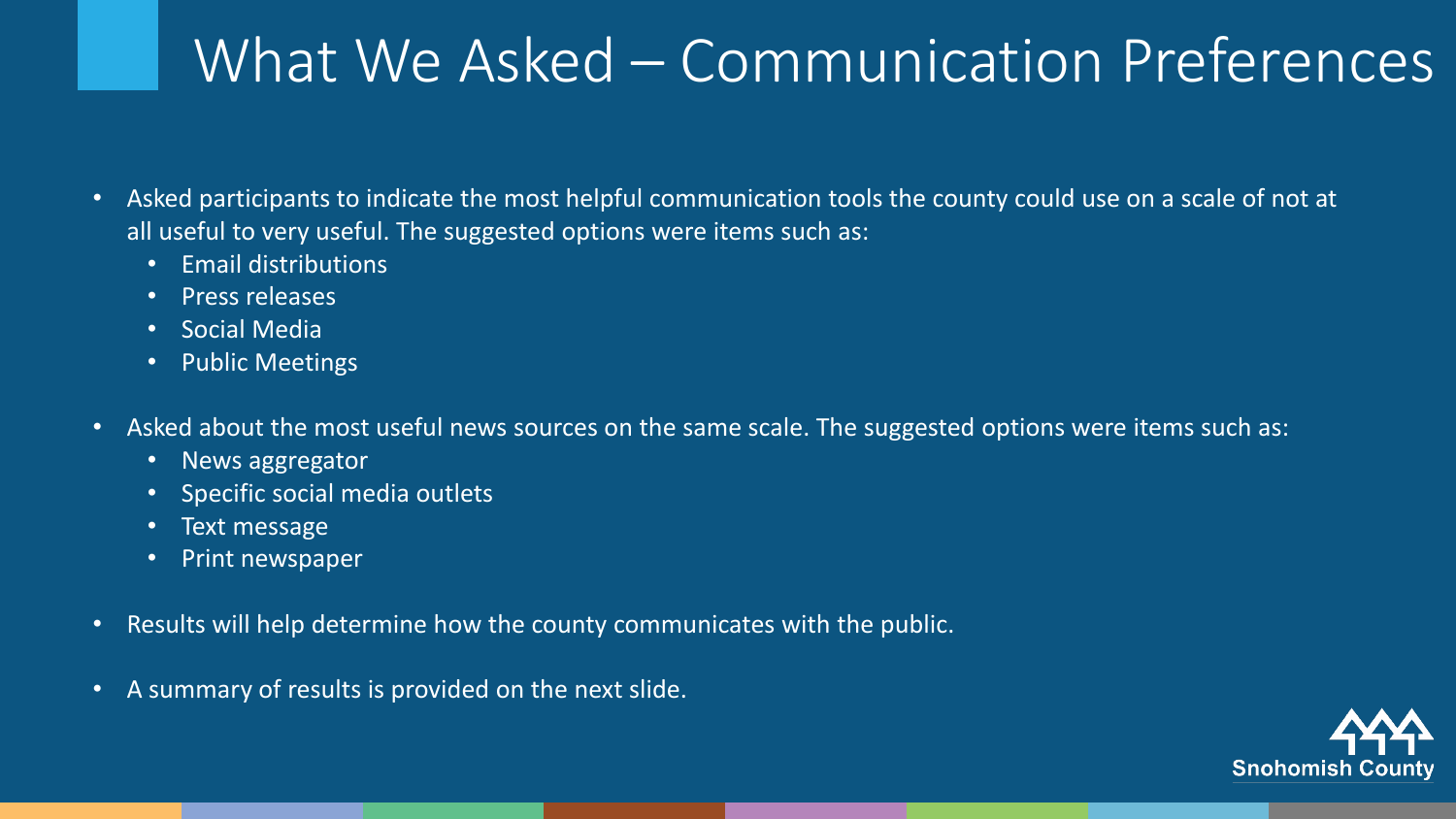#### What We Learned – Communication Preferences

• The graph to the left provides the weighted averages of the most useful communication tools that the 2024 Update team could utilize to reach the public. The graph to the right includes the weighted averages of the news sources that are most useful to the respondents.



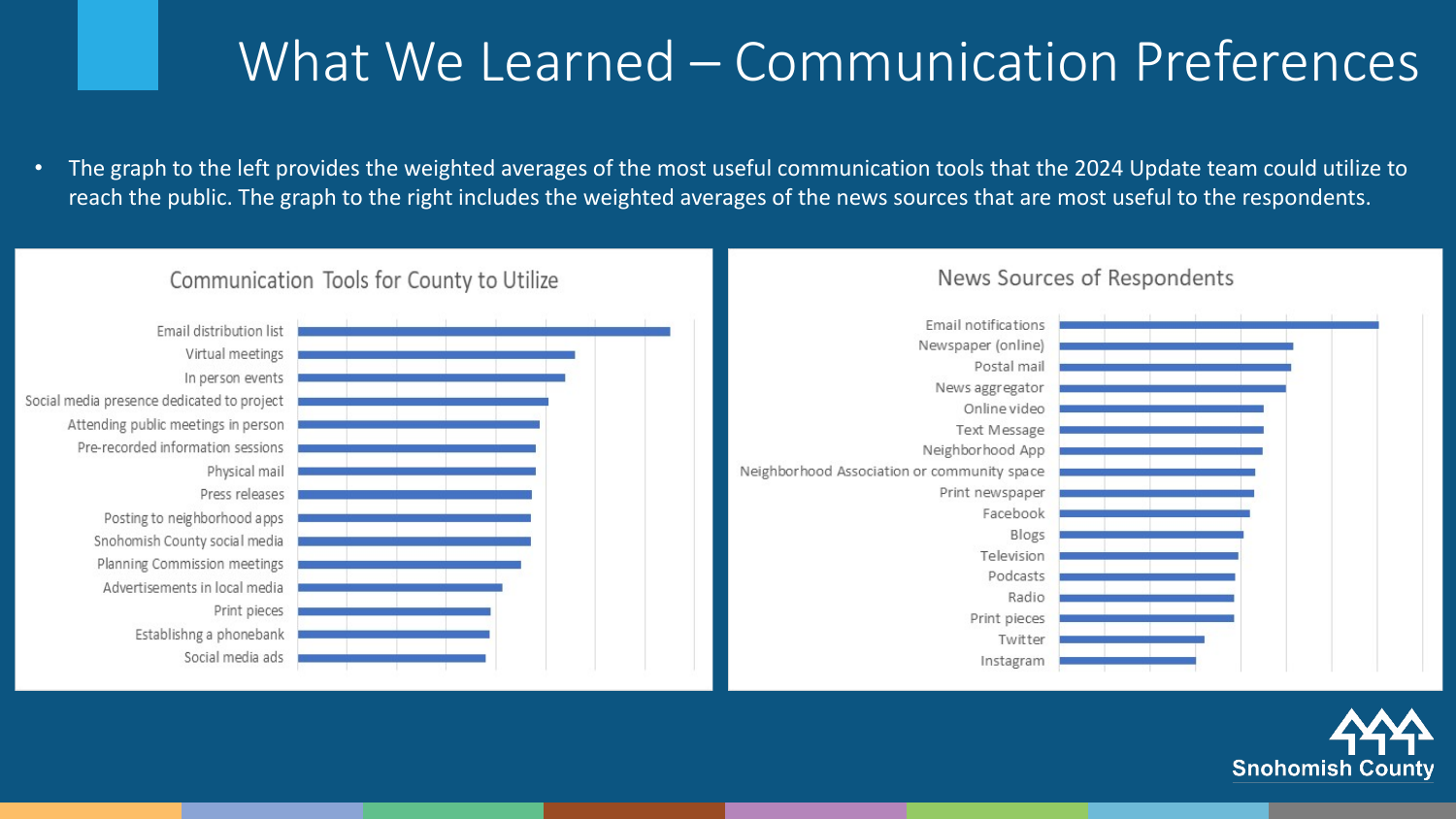#### What We Learned – Communication Preferences

- Highlights from open-ended comments:
	- Improve website design by clearly indicating a point of contact for contact for questions and/or concerns.
	- Targeted meetings with key stakeholders, YouTube Videos, and texts with links to information are effective tools.
	- Complement virtual meetings with in-person events to reach hard to reach communities (e.g., faith leaders, disability rights organizations).
	- Consider offering government to government consultations with Tribal leaders in addition to emailing natural resources staff directly.
	- Moderate comments and actively communicate with community on social media. Without moderation of spammers and trolling information of vital importance can quickly become a joke and public entities may lose credibility.
- What we've implemented thus far because of the survey results:
	- Making a concerted effort to increase our email distribution list to include a growing key party list and distribute our produced materials to these key parties via email as well as on our project website. We've also continuously updated the project website and posted on social media as new information is available, and meetings are planned. Virtual meetings will continue to be a focus, because unfortunately in person meetings are not yet considered completely safe due to Covid.

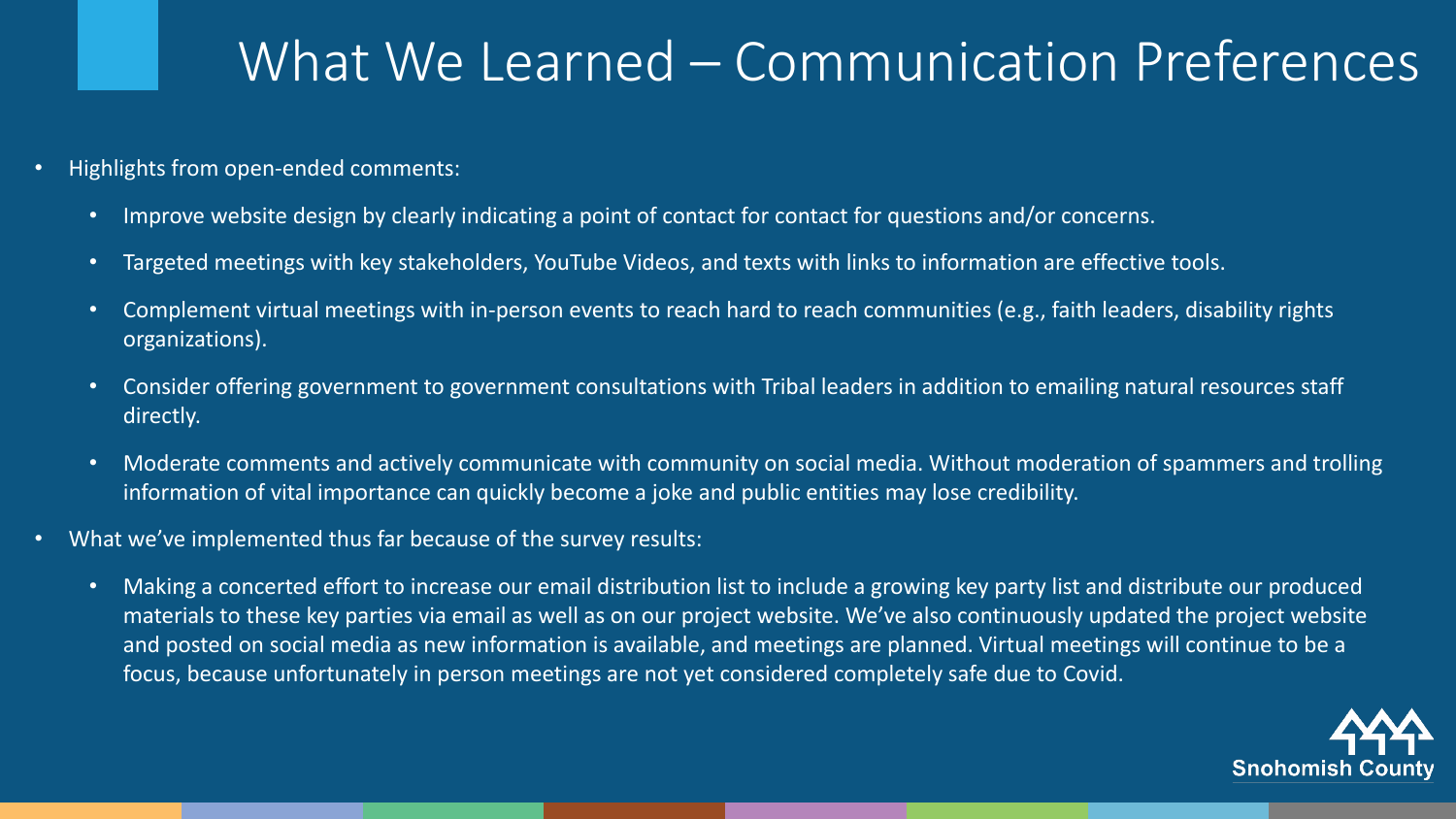### What We Asked – Demographics

- Asked participants to provide information about their relationship to the county (live, work, and/or play), age, gender, race, household income, zip code, and languages spoken at home.
- The goal of public participation for the 2024 Update is to reach the diverse and equitable population of Snohomish County, especially communities that have been historically underserved, to ensure that the resulting Comprehensive Plan is beneficial to the entire county. Demographic questions were asked of participants to better understand who the survey reached and to make goals for the next public outreach efforts.
- A summary of results is provided on the next slide.

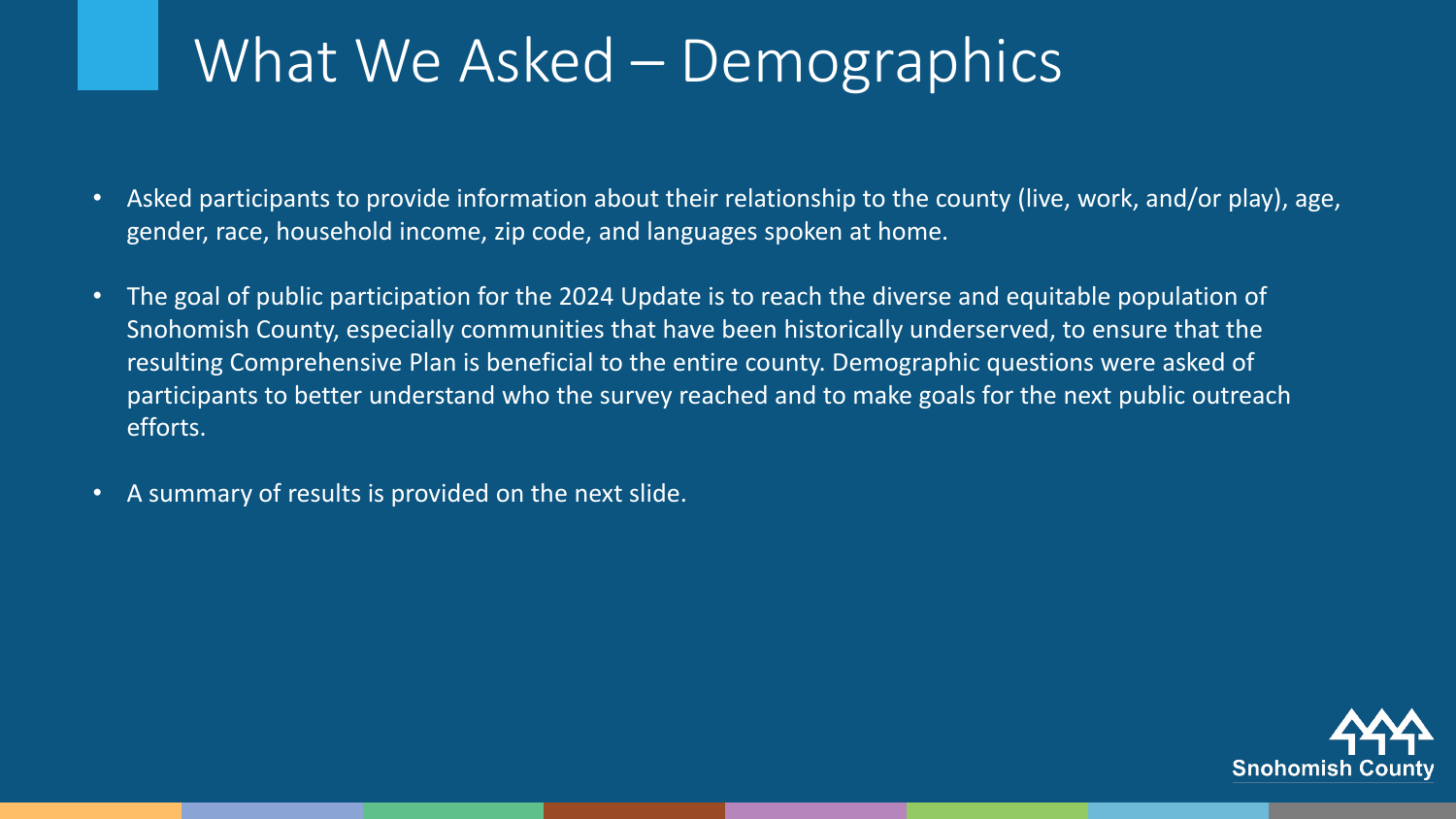### What We Learned – Demographics

- Respondents ran the gambit from elected officials and business owners in Snohomish County, to residents or park users. 80 percent of the respondents shop or do business in Snohomish, 76 percent use the parks, and 54 percent live in unincorporated Snohomish County.
- Of the respondents who chose to answer demographic questions:
	- There were 42 different zip codes represented across Snohomish County (as well as King County).
	- When compared to Snohomish County on whole, the average respondents represented a population that is older, more female, whiter, more likely to speak English at home, ad with a higher household income than the average Snohomish County resident.